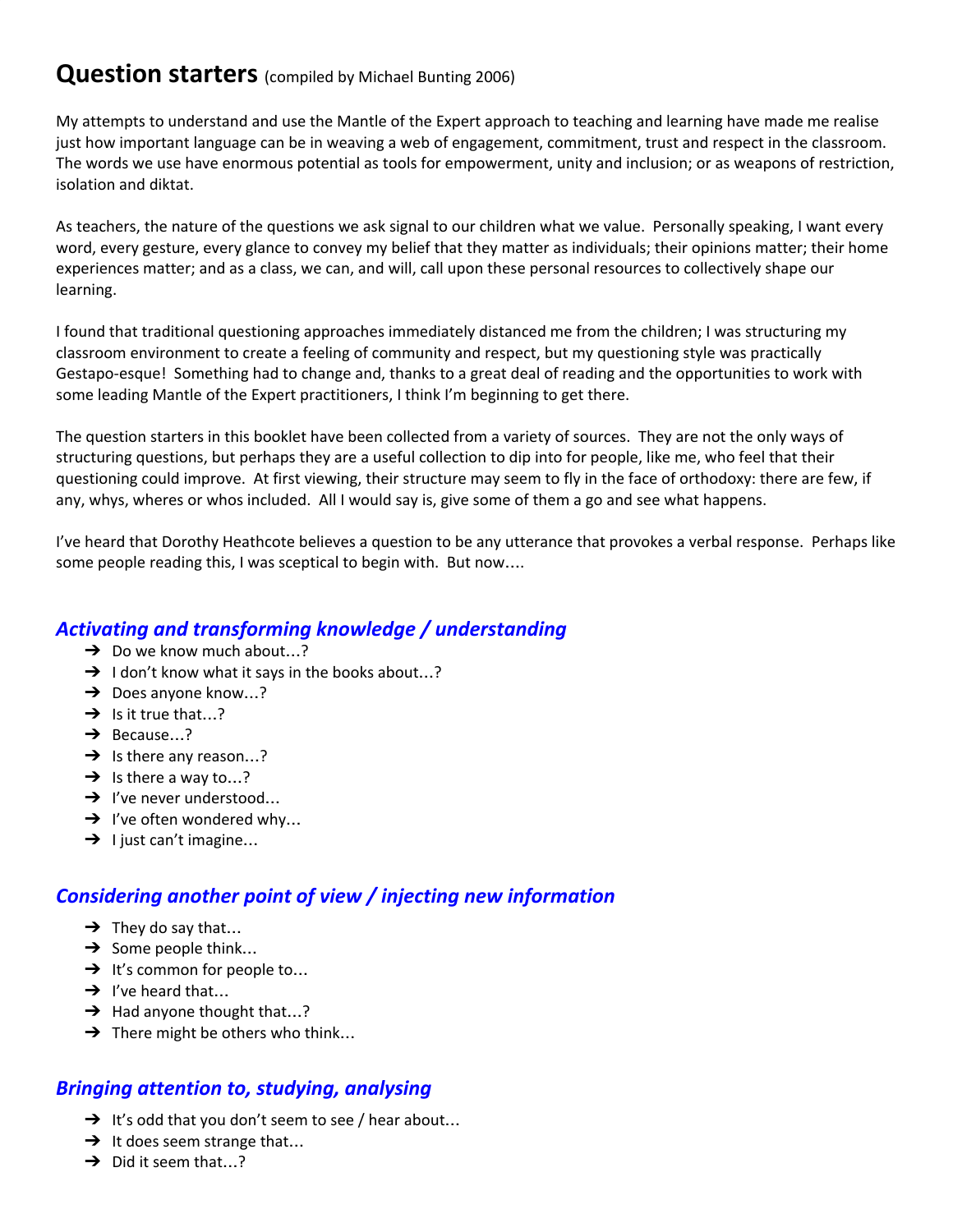- → Did anybody notice...?
- $\rightarrow$  Can you make out that word / symbol?
- $\rightarrow$  Isn't there a...?
- $\rightarrow$  Are you noticing anything about...?
- $\rightarrow$  I think he might be trying to tell us something.
- → Could you tell whether...?
- → I don't know about you, but it's making me think that...
- $\rightarrow$  You'd think that...
- $\rightarrow$  You'd guess that...

#### *Considering implications*

- $\rightarrow$  I don't know. Do you think it would really help?
- $\rightarrow$  Surely, we couldn't...
- $\rightarrow$  That must mean that...
- $\rightarrow$  So, perhaps we need to...
- $\rightarrow$  There must be a reason for...
- $\rightarrow$  So, there might be...
- **→** What might it mean?
- $\rightarrow$  Will this mean...?
- → Will this affect...?
- $\rightarrow$  Have we thought about the consequences of that?
- → Does that allow us to...?
- $\rightarrow$  People usually do things for a reason...
- $\rightarrow$  I guess it's possible that...
- → Does it make you feel / think that...?
- ➔ We don't want to……or do we?
- $\rightarrow$  If we're going to... I guess we'd need to...

# *Deepening / connecting / reflecting*

- $\rightarrow$  Just think, we're not the only ones who've...
- → I wonder whether other people have been faced with this same problem?
- → It makes you think that problems like this have troubled people in many different places and times.
- $\rightarrow$  I guess it's a bit like...
- $\rightarrow$  So kind of like when...
- $\rightarrow$  That makes me think of the time when...
- $\rightarrow$  Do we feel differently about that now?
- $\rightarrow$  Did it make you think that...?
- → Did it seem to you...?
- $\rightarrow$  Do you get the feeling that...?

#### *Hypothesising*

- $\rightarrow$  Now, supposing...
- $\rightarrow$  Suppose that...
- $\rightarrow$  If people would let us...
- $\rightarrow$  It could be that...
- $\rightarrow$  I would guess that if....
- $\rightarrow$  If we could...
- $\rightarrow$  Maybe...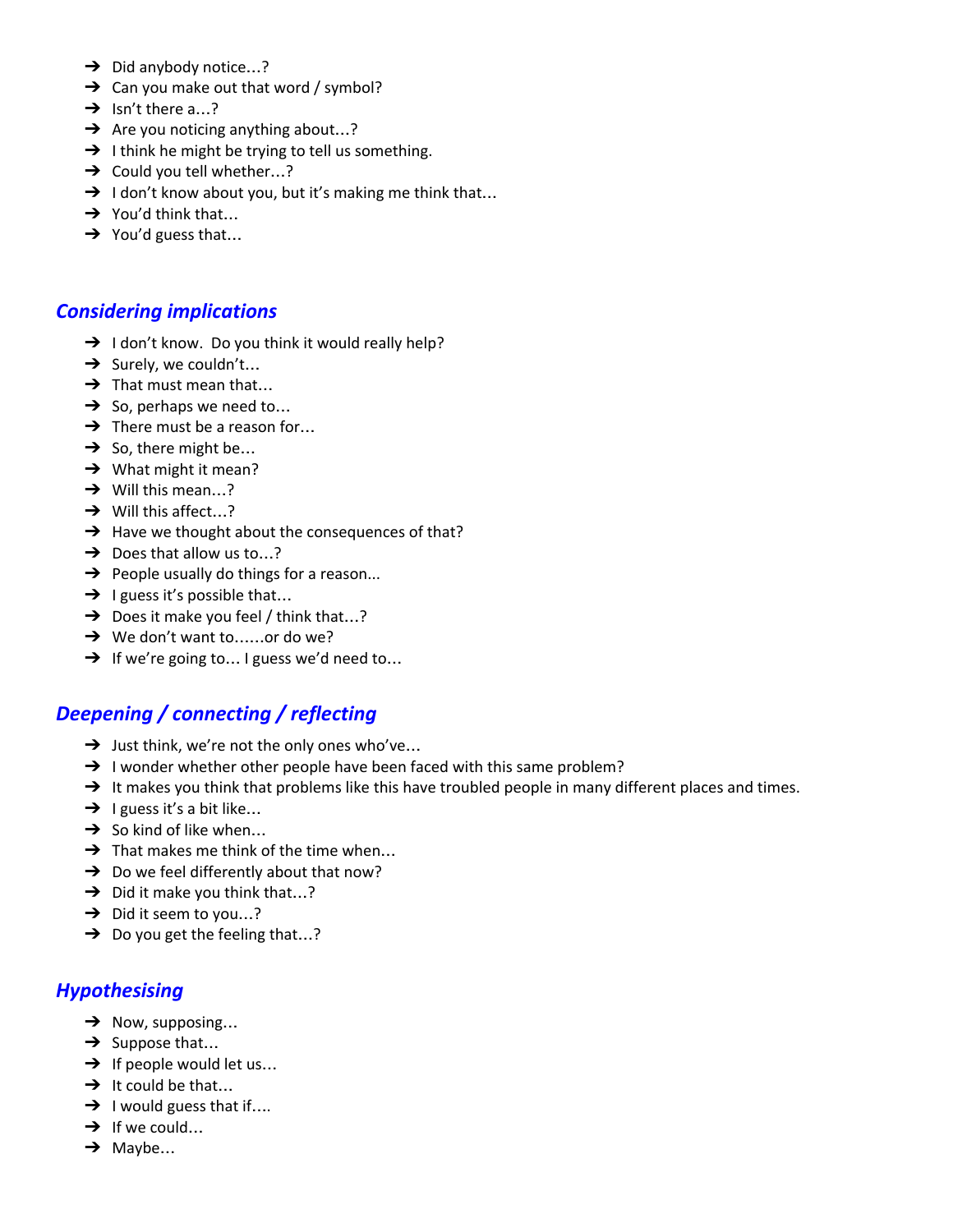- ➔ Perhaps…
- $\rightarrow$  It makes me think what would happen if...
- $\rightarrow$  I mean, if it were true that...
- $\rightarrow$  Would it be good if...?
- → Are you guys happy to go along with this and see where it leads?

#### *Offering choices*

- $\rightarrow$  Which...?
- → We'll need to choose whether...
- $\rightarrow$  It seems, from what you're saying, that...
- $\rightarrow$  Do you want to... or ...?
- $\rightarrow$  Given the situation, we could ... or ...
- → Is there an argument for doing one of these tasks before the others?

### *Acknowledging / summarising*

- $\rightarrow$  It's clear that...
- $\rightarrow$  I can see that...
- $\rightarrow$  Like you, I think that...
- $\rightarrow$  After all of our efforts, we've...
- $\rightarrow$  So, we're saying that...
- **→** Shall we remind ourselves...?
- $\rightarrow$  It seems that we've decided...
- $\rightarrow$  You seem to be saying...
- $\rightarrow$  We seem to have achieved...?

#### *Seeking agreement*

- $\rightarrow$  For now / for a bit, can we agree that...?
- $\rightarrow$  Is it possible for us to...?
- $\rightarrow$  Do you think we could...?
- $\rightarrow$  Can we do a ...?
- $\rightarrow$  Do you mind if...?
- $\rightarrow$  For a while, could we...?
- $\rightarrow$  At the moment, can we agree to...?
- $\rightarrow$  Can we live with that?

#### *Directing*

- $\rightarrow$  We're going to need to have...
- $\rightarrow$  We'll / we'd need to...
- → Would you like to see...?
- $\rightarrow$  Should there be...?
- $\rightarrow$  Had we better...?
- $\rightarrow$  If we're going to... I guess we'd need to...
- $\rightarrow$  Perhaps, we might need to...
- $\rightarrow$  Can we, just for a moment...
- $\rightarrow$  Let's see if we could...
- $\rightarrow$  Just have a little look...
- $\rightarrow$  Just go over there for a moment and...